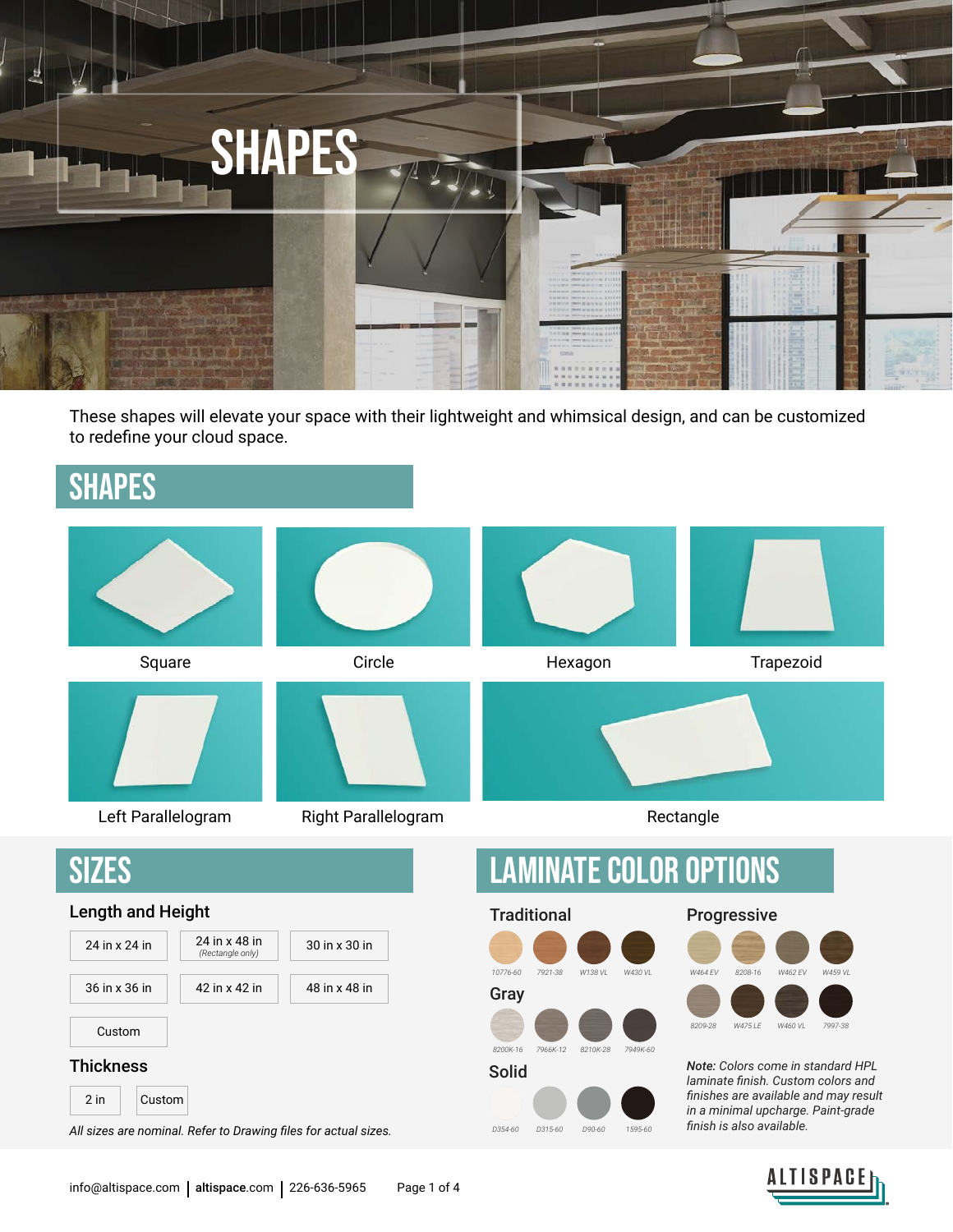These shapes will elevate your space with<br>SHAPES and can be customized to redefine your their lightweight and whimsical design, and can be customized to redefine your cloud space.







#### Trapezoid



#### Left/Right Parallelogram





Rectangle





## SIZES

### Length and Height

| 24 in x 24 in    | 24 in x 48 in<br>(Rectangle only) | 30 in x 30 in |  |  |  |
|------------------|-----------------------------------|---------------|--|--|--|
| 36 in x 36 in    | 42 in x 42 in                     | 48 in x 48 in |  |  |  |
| Custom           |                                   |               |  |  |  |
| <b>Thickness</b> |                                   |               |  |  |  |
| $2$ in<br>Custom |                                   |               |  |  |  |

*All sizes are nominal. Refer to Drawing files for actual sizes.*

### FEATURES

Our shapes are simple to specify and simple to install. Available in 7 standard shapes, 31 standard sizes and standard 21 color options, you can create the perfect solution for your project.

If you have a specific size or color request, customize it! Use our product selector on our website to tell us what color or size you are looking for, and we can help you make your own beams.

- Made with lightweight panel technology.
- Made using eco-friendly materials and processes.
- Customize your beam with your chosen laminate or veneer.
- **•** Easy to install.
- Fire rating information available upon request.
- Aircraft Cable Suspension hardware is included.



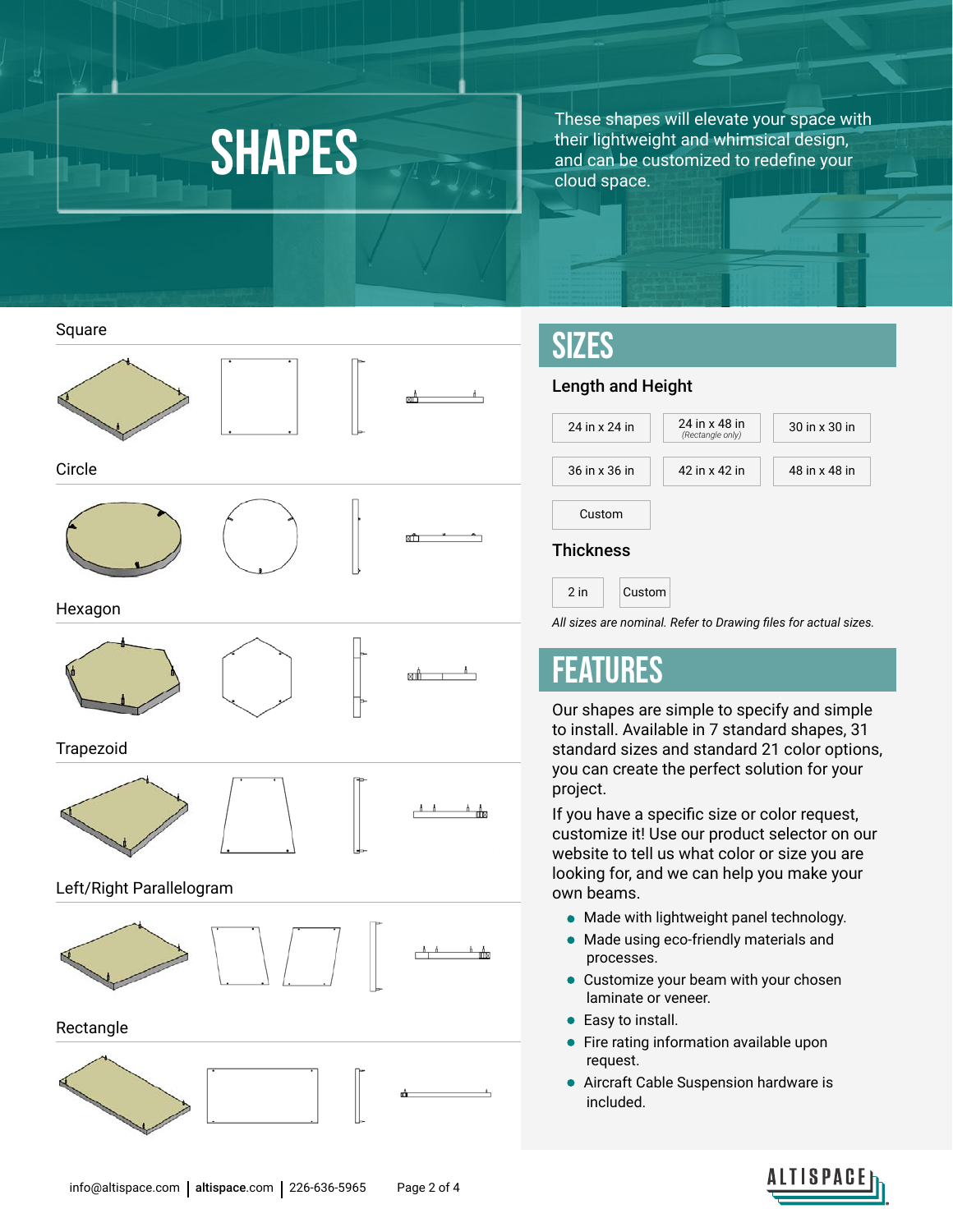

These shapes will elevate your space with their lightweight and whimsical design, and can be customized to redefine your cloud space.

# **Specifications**

| <b>PRODUCT</b>                                                   |                                                                                                                                                                                                                                                                                                                                                                                                         |
|------------------------------------------------------------------|---------------------------------------------------------------------------------------------------------------------------------------------------------------------------------------------------------------------------------------------------------------------------------------------------------------------------------------------------------------------------------------------------------|
| <b>Name</b>                                                      | <b>Altispace Shapes</b>                                                                                                                                                                                                                                                                                                                                                                                 |
| Content                                                          | Laminate material, wood frame, fiberboard, honeycomb door core.                                                                                                                                                                                                                                                                                                                                         |
| <b>Panel Thicknesses</b>                                         | $2$ in                                                                                                                                                                                                                                                                                                                                                                                                  |
| <b>Standard Sizes</b><br>*All sizes are nominal                  | Sizes: 24 in x 24 in, 30 in x 30 in, 36 in x 36 in, 42 in x 42 in, 48 in x 48 in<br>Rectangle Size: 24 in x 48 in                                                                                                                                                                                                                                                                                       |
| <b>Durability</b>                                                | Contract/Commercial                                                                                                                                                                                                                                                                                                                                                                                     |
| Maintenance                                                      | Dust and dirt on the panels and suspension hardware can be removed with a<br>vacuum, and wipe off excess dirt or fingerprints by wiping them with a clean,<br>dry and solf cloth. If this does not fully clean the panel, you can use a clean,<br>damp and soft white cloth or sponge with a mild detergent to wipe down the<br>beams. Refer to the Cleaning and Maintenance docmuent for more details. |
| <b>Lead Time</b>                                                 | Products are made to order and certain lead times will apply.                                                                                                                                                                                                                                                                                                                                           |
| Environmental                                                    | Altispace Shapes are made using eco-friendly materials and practices. For<br>more information, contact 226-636-5965.                                                                                                                                                                                                                                                                                    |
| Custom                                                           | Custom sizes and colors are available and may result in a minimal upcharge.<br>Further customization (such as LED lighting integration) are also available at<br>an upcharge.                                                                                                                                                                                                                           |
| Variation                                                        | Colors of laminate finish on screen may vary from actual product.                                                                                                                                                                                                                                                                                                                                       |
| <b>Acoustics</b>                                                 | Test reports available upon request. Refer to the Acoustic Information<br>docmuent for more details                                                                                                                                                                                                                                                                                                     |
| <b>Fire Rating</b>                                               | Test reports available upon request. Refer to the Fire Rating Information<br>docmuent for more details                                                                                                                                                                                                                                                                                                  |
| <b>INSTALL</b>                                                   |                                                                                                                                                                                                                                                                                                                                                                                                         |
| <b>Suspension Options</b>                                        | 1) Aircraft cable (Refer to Suspension Hardware Information)<br>2) Unistrut System (Refer to Suspension Hardware Information)                                                                                                                                                                                                                                                                           |
| <b>Ceiling Attachment Options for</b><br><b>Suspension Cable</b> | By installation contractor                                                                                                                                                                                                                                                                                                                                                                              |
| Installation                                                     | Refer to Installation Guide for Shapes.                                                                                                                                                                                                                                                                                                                                                                 |
| <b>Unistrut Installation</b>                                     | Refer to Installation Guide for Shapes.                                                                                                                                                                                                                                                                                                                                                                 |